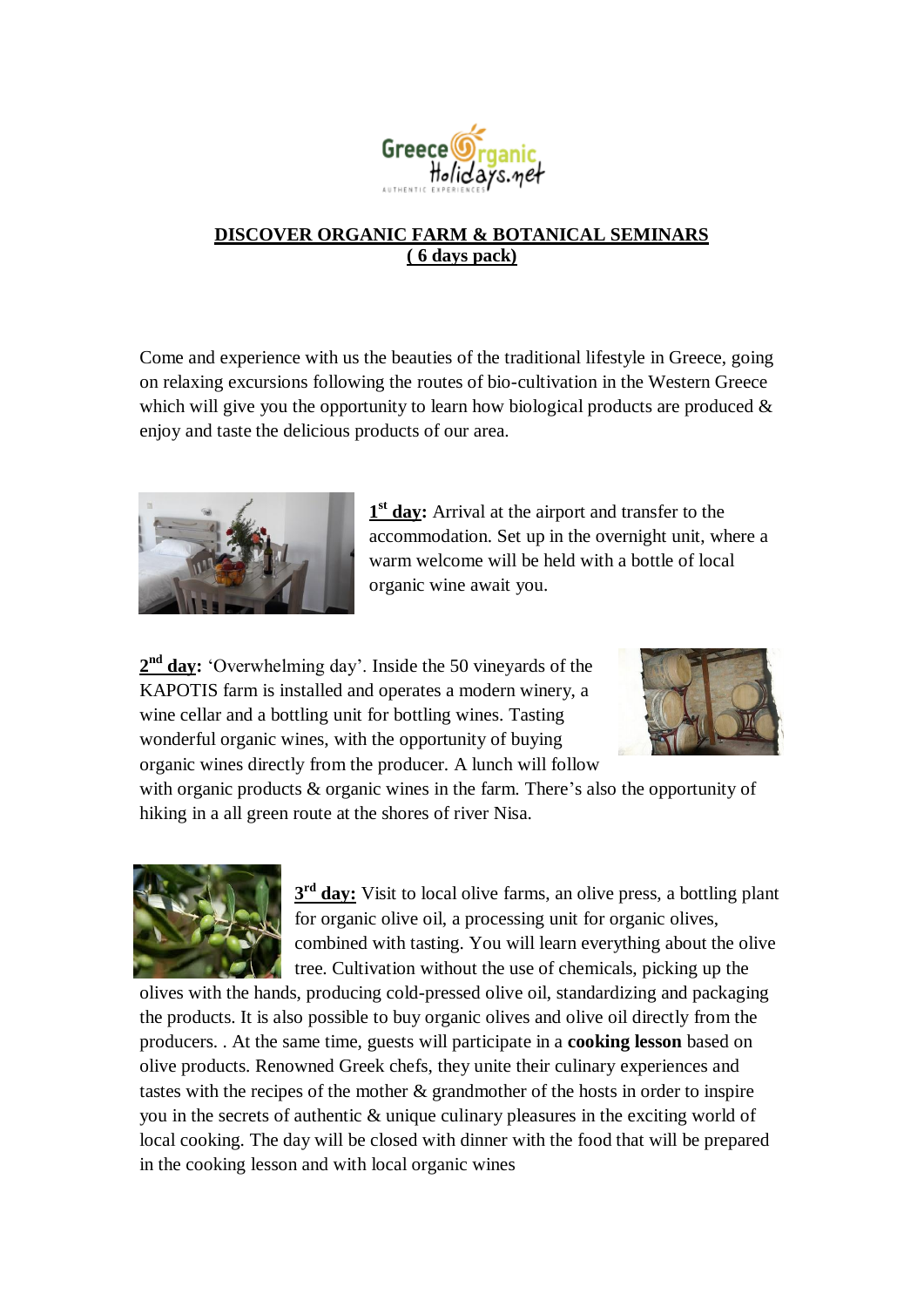**4 th day:** Visit to organic farms where Citrus fruits, Kiwi, Vegetables etc. are grown. The knowledge and the



incredible taste of organic fruits and vegetables await you.

At the same time, a **seminar on** 



**Botanology** will take place, in which we will examine the valuable and multidimensional value of Mediterranean plants

in theory and practice. We will deepen the philosophical, botanical and pharmaceutical aspects of Mediterranean plants and prepare an excellent ointment that our ancestors use for centuries to burn and wound, enriched with the new knowledge of modern cosmetology. During the seminar, we enjoy "Ef Zin", the welfare of Epikouros and Alexander the Great, enjoying flavors and aromas of Greek herbs.



**5<sup>th</sup> day:** Visit - sightseeing in Messolonghi, the unique natural beauty of Lagoon and the archaeological sites of the area. In the evening a farewell party with B.B.Q with Greek music.

## **6 th Day: Departure for the airport**

| <b>Prices (Euro/person)</b>      |             |             |      |
|----------------------------------|-------------|-------------|------|
|                                  | Two         | <b>Tree</b> | Four |
|                                  | <b>beds</b> | <b>beds</b> | beds |
| <b>Accommodation Bungalows</b>   | room        | room        | room |
| I) Transportations with your own |             |             |      |
| vehicle                          | 299         | 264         | 243  |
| II) Transportation with our      |             |             |      |
| vehicle. Includes all            |             |             |      |
| transportations (Pickup from $-$ |             |             |      |
| transportation to airport)       |             | 434         | 412  |

**In the price included (I) => Five overnights** in a family bungalow, in one of the units below, breakfast with local organic products, bikes & cycling equipment, Tours in organic farms, organic wineries, botanical seminars, visit to olive processing unit, cooking lessons, a B.B.Q, plus taxes.

**In the price included (II)**  $\Rightarrow$  All the above, as well all the transportations (Pickup) from the airport, daily transportations according the program and transportation to the airport for the departure)

**Units of accommodation: 1) Socrates Organic Village-Wild Olive**

- **2) Evinos Garden 3) Socrates Organic Village-Kryoneri**
- **4) Kapotis Estate**